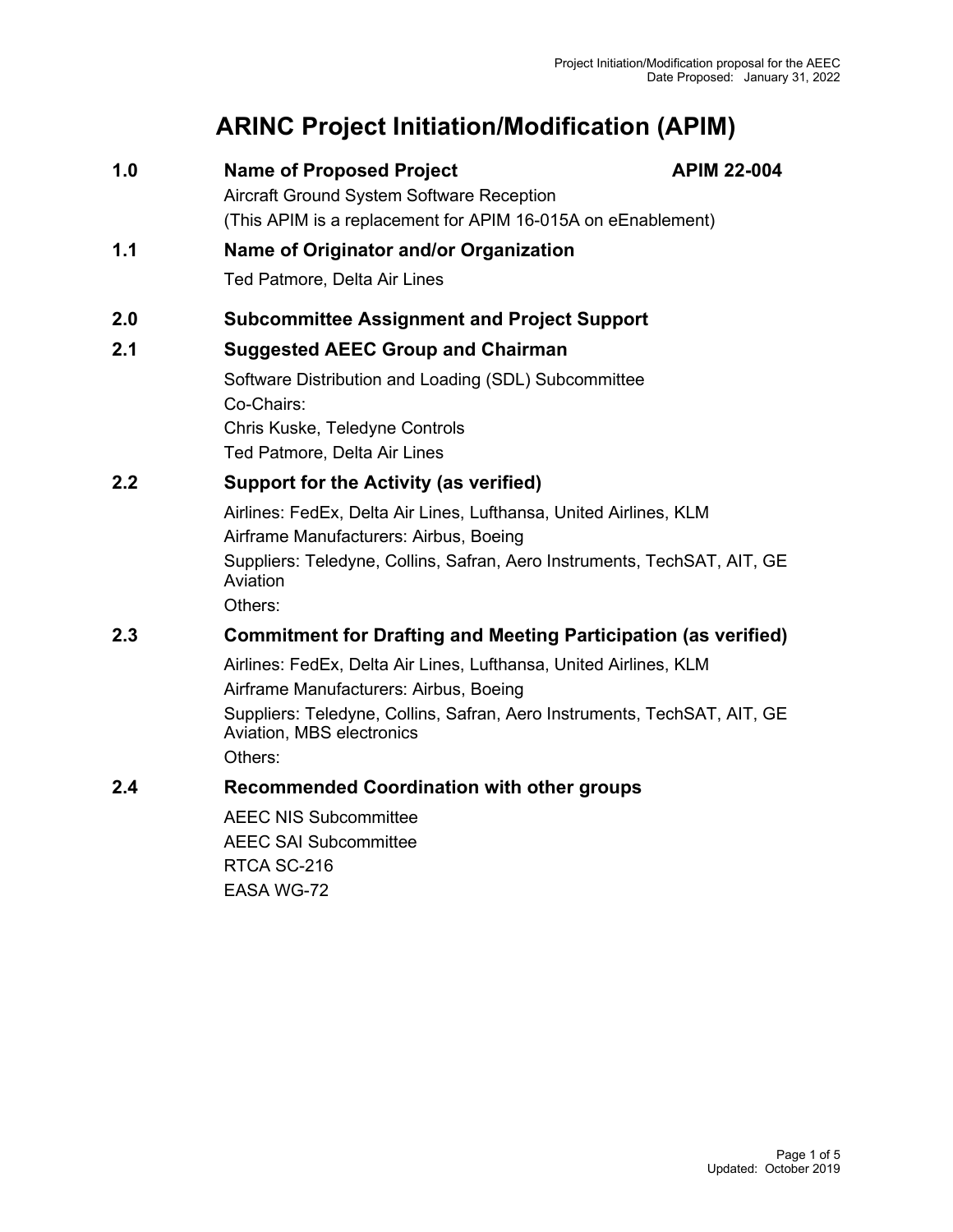# **3.0 Project Scope (why and when standard is needed)**

## **3.1 Description**

There is currently a proliferation of formats and protocols used to distribute aircraft software to airlines.

Airlines that operate aircraft from more than one airframer are faced with building and maintaining more than one ground system to receive software.

Standardization of software delivery process and method is greatly needed to avoid the growing proliferation of multiple reception scenarios, requiring the airlines to purchase, learn and maintain multiple tools and processes.

The left side of Figure 1 shows the external and internal functions concerned with airline software receiving. There can be many external sources of software each of which must be received by the airline receiving process. It is becoming increasingly important to have one common airline software receiving process. This will save much time and expense associated with using diverse software receiving systems and methods.



**Figure 1 – Software Reception (Airline Perspective)**

# **3.2 Planned usage of the ARINC Standard**

Note: New airplane programs must be confirmed by the aircraft manufacturer prior to completing this section.

New aircraft developments planned to use this specification yes  $\Box$  no  $\boxtimes$ 

Airbus: (aircraft & date) Boeing: (aircraft & date)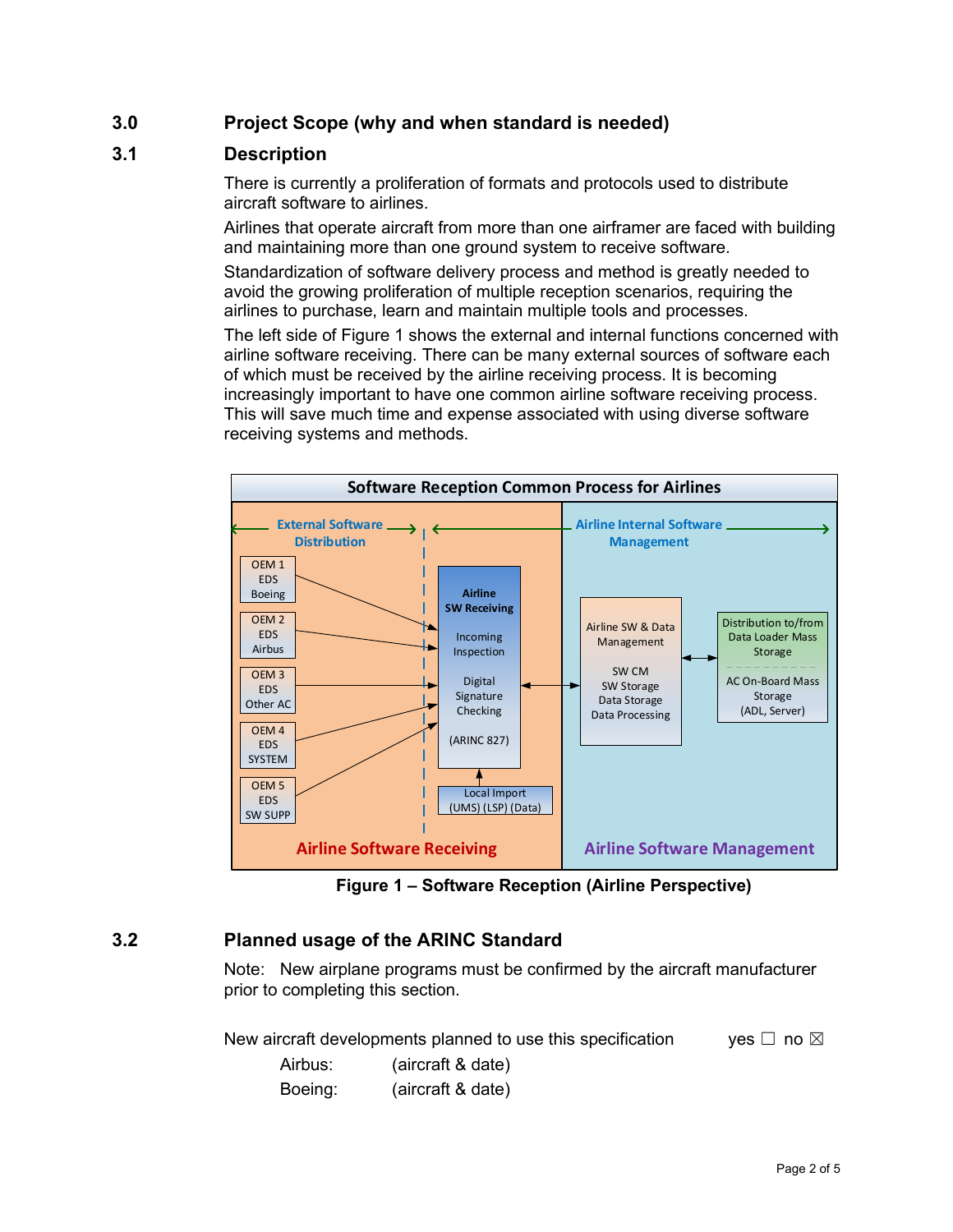| Other: (manufacturer, aircraft & date)                        |                           |
|---------------------------------------------------------------|---------------------------|
| Modification/retrofit requirement                             | yes $\Box$ no $\boxtimes$ |
| Specify: (aircraft & date)                                    |                           |
| Needed for airframe manufacturer or airline project           | yes $\Box$ no $\boxtimes$ |
| Specify: (aircraft & date)                                    |                           |
| Mandate/regulatory requirement                                | yes $\Box$ no $\boxtimes$ |
| Program and date: (program & date)                            |                           |
| Is the activity defining/changing an infrastructure standard? | yes $\Box$ no $\boxtimes$ |
| Specify (e.g., ARINC 429)                                     |                           |
| When is the ARINC standard required?<br>(month/year)          |                           |
| What is driving this date? _______(state reason)________      |                           |
| Are 18 months (min) available for standardization work?       | yes $\Box$ no $\boxtimes$ |
| If NO please specify solution:                                |                           |
| Are Patent(s) involved?                                       | yes $\Box$ no $\boxtimes$ |
| If YES please describe, identify patent holder:               |                           |

## **3.3 Issues to be Worked**

Need to assess all current software receiving requirements currently in use by operators to determine the best common software reception protocol solution. Determine methods for secure transfer and distribution of software must be included to comply with current security requirements. Determine if there are any enhancements required to ARINC 827, "*Electronic Distribution of Software*".

## **3.4 Security Scope**

| Is Cyber Security Impacted (if yes, check box(es) below) yes $\boxtimes$ no $\square$ |
|---------------------------------------------------------------------------------------|
| yes $\Box$ no $\boxtimes$                                                             |
| yes $\Box$ no $\boxtimes$                                                             |
| yes $\Box$ no $\boxtimes$                                                             |
| yes $\Box$ no $\boxtimes$                                                             |
|                                                                                       |

This project will define a process for receiving software from multiple sources (i.e., airframers, component suppliers, software updates, etc.).

RTCA DO-355A was recently updated with airborne software protection guidance, but the airlines would like the AEEC to prepare a project paper that provides standardized processes to receive software in a safe, secure, and authenticated manner.

## **4.0 Benefits**

#### **4.1 Basic Benefits**

| Operational enhancements               | yes $\boxtimes$ no $\Box$ |
|----------------------------------------|---------------------------|
| For equipment standards:               |                           |
| (a) Is this a hardware characteristic? | yes $\Box$ no $\boxtimes$ |
| (b) Is this a software characteristic? | yes $\Box$ no $\boxtimes$ |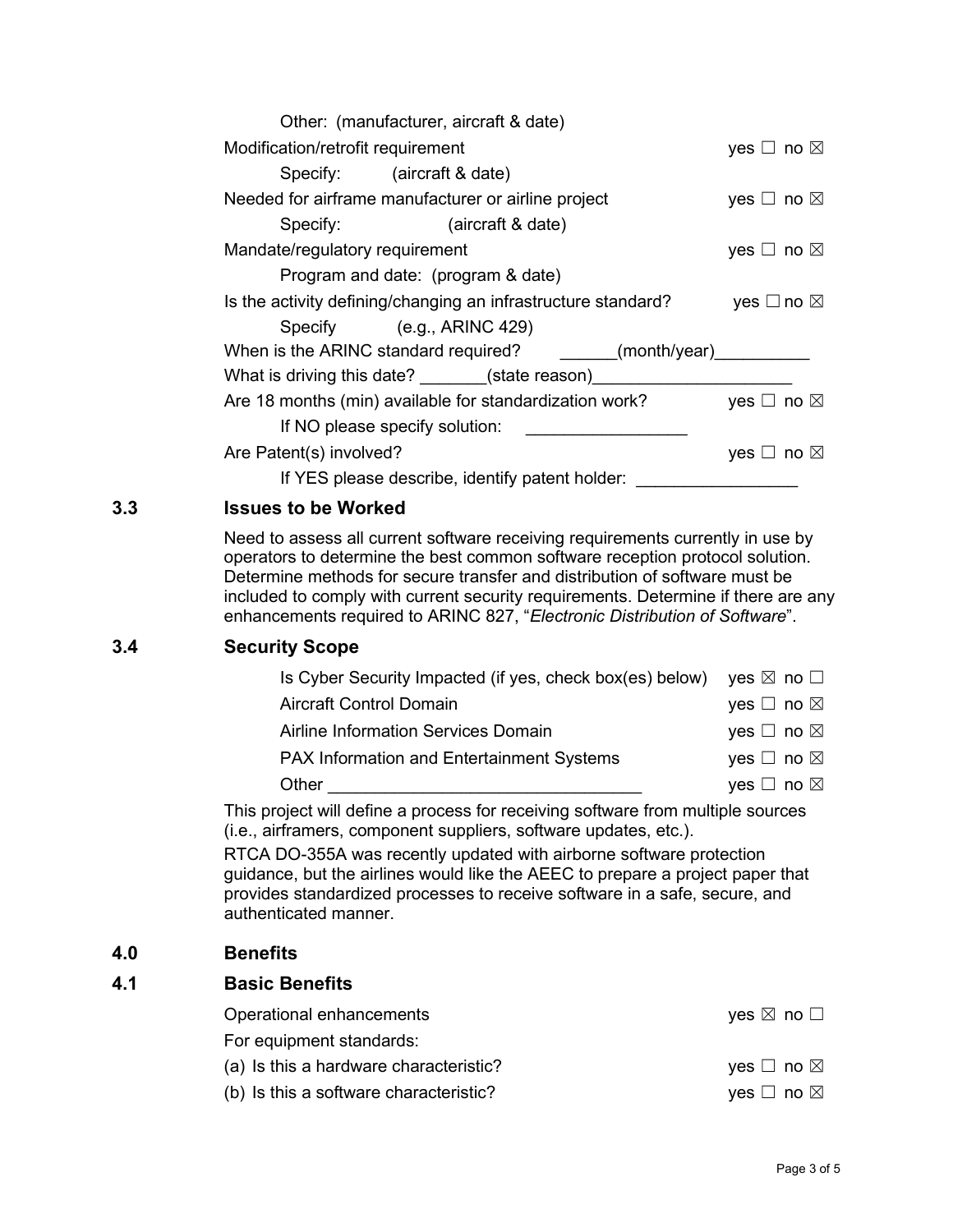| (c) Interchangeable interface definition?           | yes $\Box$ no $\boxtimes$ |
|-----------------------------------------------------|---------------------------|
| (d) Interchangeable function definition?            | yes $\Box$ no $\boxtimes$ |
| If not fully interchangeable, please explain:       |                           |
| Is this a software interface and protocol standard? | yes $\Box$ no $\boxtimes$ |
| Specify:                                            |                           |
| Product offered by more than one supplier           | yes $\Box$ no $\boxtimes$ |
| (company name)<br>Identify:                         |                           |

## **4.2 Specific Project Benefits**

This standard will provide one common aircraft software distribution method that can be easily controlled and understood by multiple stakeholders.

## **4.2.1 Benefits for Airlines**

The airlines will realize a savings in the cost, time and personnel required to maintain multiple reception methods from multiple vendors. The current confusion associated with maintaining multiple processes for software reception can be avoided.

#### **4.2.2 Benefits for Airframe Manufacturers**

Provide the airframe manufacturer with one method of sending software to recipients, avoiding the need to define multiple tools and processes for securely receiving software. There will be no need to provide multiple tools for operators to learn and use.

#### **4.2.3 Benefits for Avionics Equipment Suppliers**

Provide equipment suppliers with one method of sending software to recipients, avoiding the need to define multiple tools and processes for securely receiving software. There will be no need to provide multiple tools for operators to learn and use.

## **5.0 Documents to be Produced and Date of Expected Result**

Identify Project Papers expected to be completed per the table in the following section.

ARINC Project Paper 851: *Aircraft Ground System Software Reception*